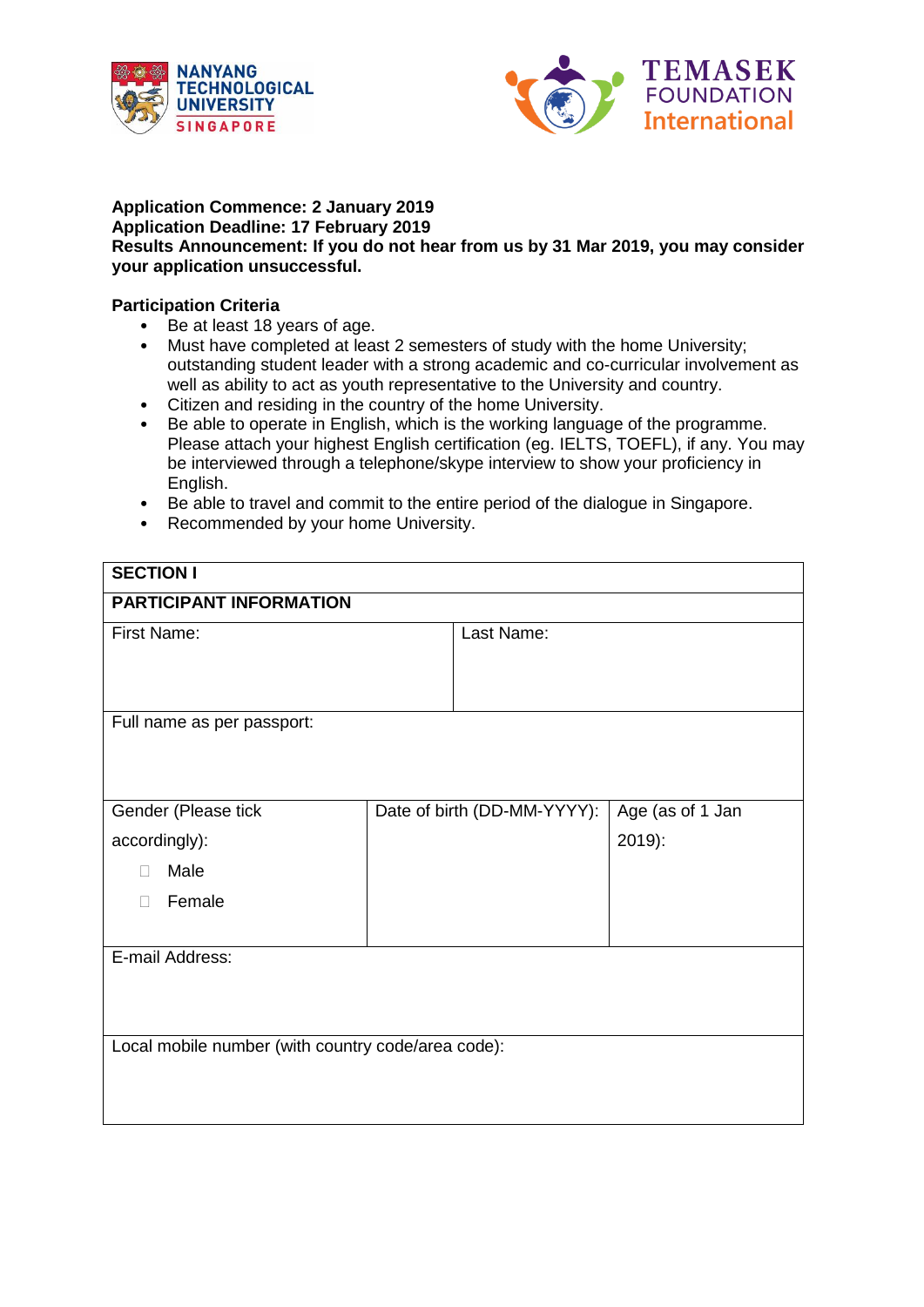



| <b>Preferred Mailing Address:</b>                                                               |                                    |                                |
|-------------------------------------------------------------------------------------------------|------------------------------------|--------------------------------|
|                                                                                                 |                                    |                                |
|                                                                                                 |                                    |                                |
| Name of University:                                                                             |                                    |                                |
|                                                                                                 |                                    |                                |
| Name of Department:                                                                             |                                    |                                |
|                                                                                                 |                                    |                                |
|                                                                                                 |                                    |                                |
| Curriculum Major:                                                                               |                                    |                                |
|                                                                                                 |                                    |                                |
|                                                                                                 |                                    |                                |
| Cumulative GPA (as of latest semester, please submit a pdf copy to organiser):                  |                                    |                                |
|                                                                                                 |                                    |                                |
| Co-curricular activities (please list the activities you are involved in, outside of school, if |                                    |                                |
| any)                                                                                            |                                    |                                |
| Name of activity #1:                                                                            | Involvement level (eg. leadership, |                                |
|                                                                                                 | volunteering, production etc):     |                                |
|                                                                                                 |                                    |                                |
| Name of activity #2:                                                                            | Involvement level (eg. leadership, |                                |
|                                                                                                 | volunteering, production etc):     |                                |
|                                                                                                 |                                    |                                |
| Name of activity #3:                                                                            | Involvement level (eg. leadership, |                                |
|                                                                                                 |                                    | volunteering, production etc): |
|                                                                                                 |                                    |                                |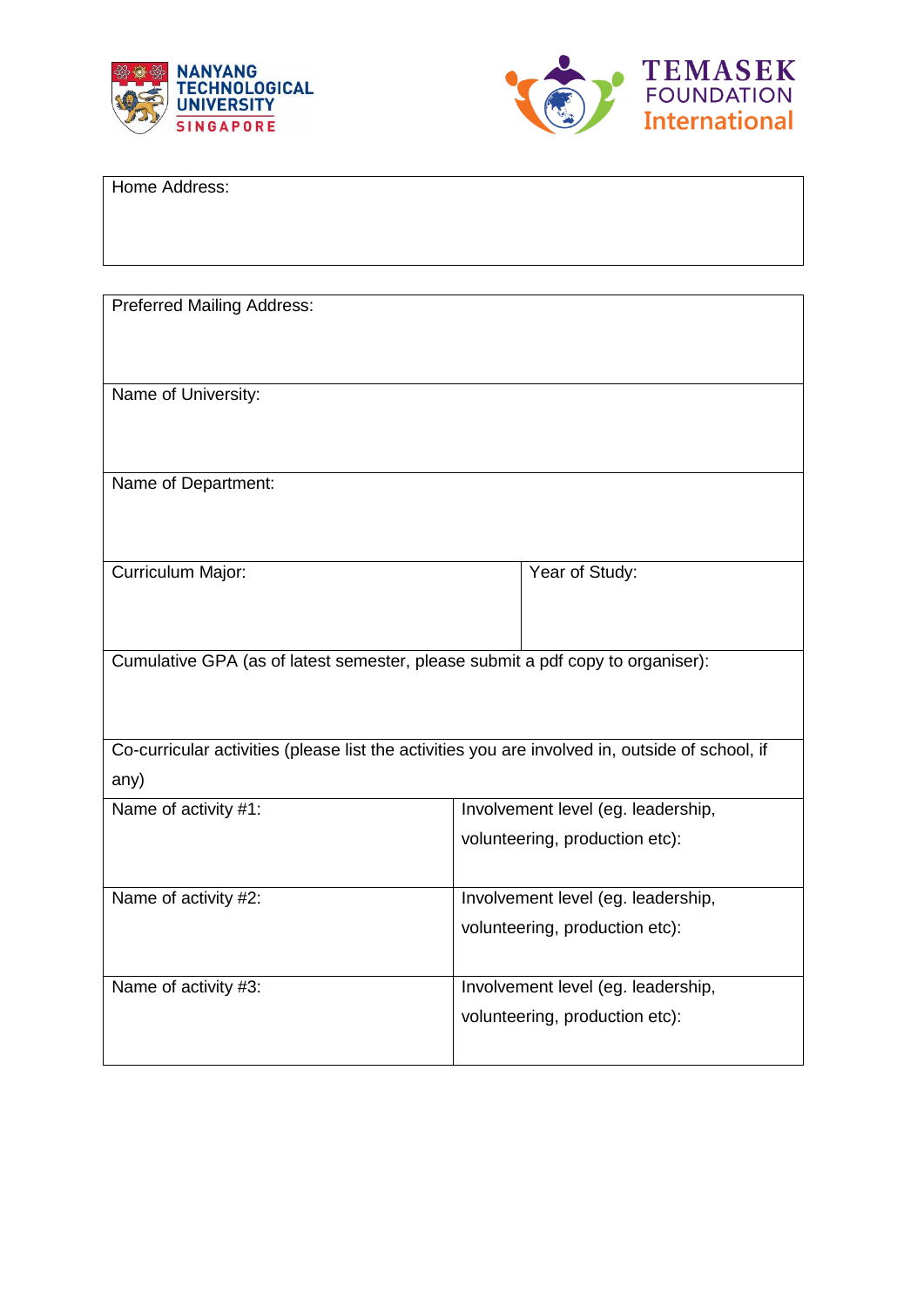



| <b>SECTION II</b>                             |
|-----------------------------------------------|
| <b>EMERGENCY CONTACT INFORMATION</b>          |
| Name:                                         |
|                                               |
|                                               |
| Relationship:                                 |
|                                               |
|                                               |
| Contact number (with country code/area code): |
|                                               |
|                                               |
| E-mail address:                               |
|                                               |
|                                               |
|                                               |

## **SECTION III**

### **PERSONAL STATEMENT**

As a potential participant in the Youth Regional Affairs dialogue, what values and skills do you anticipate being able to acquire and how might you be able to apply it back in your home country? Please provide your response in no more than **500 words**.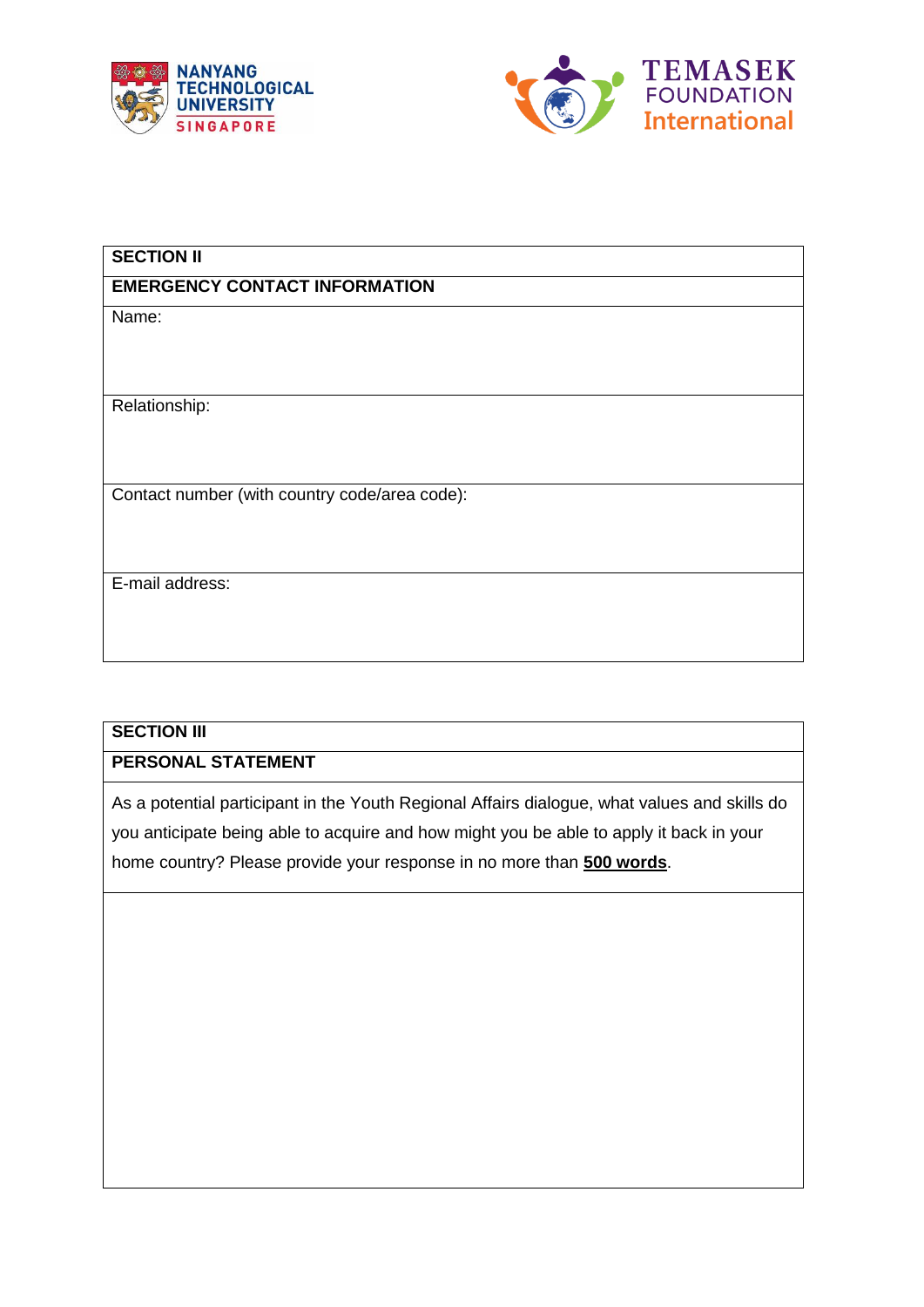

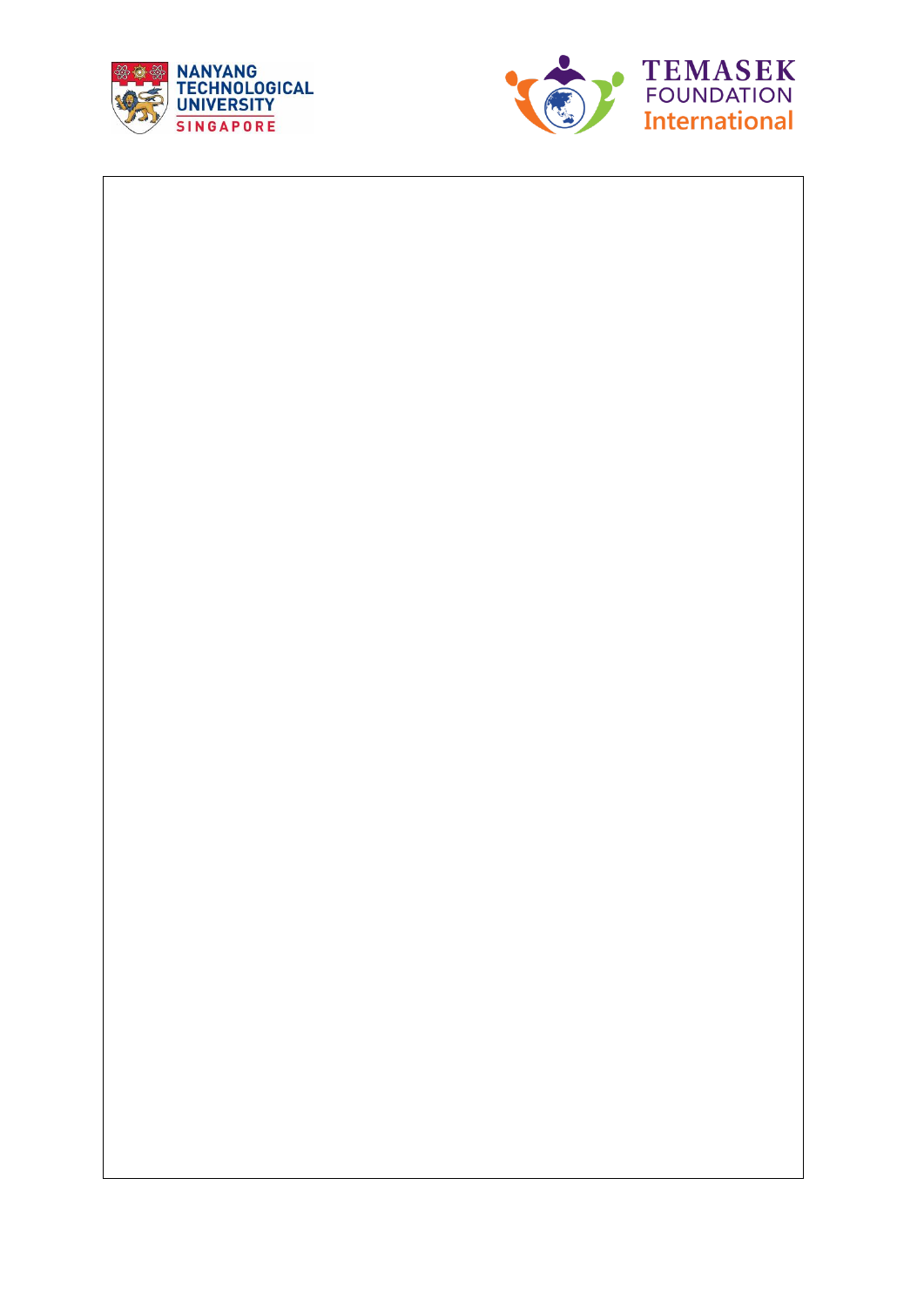